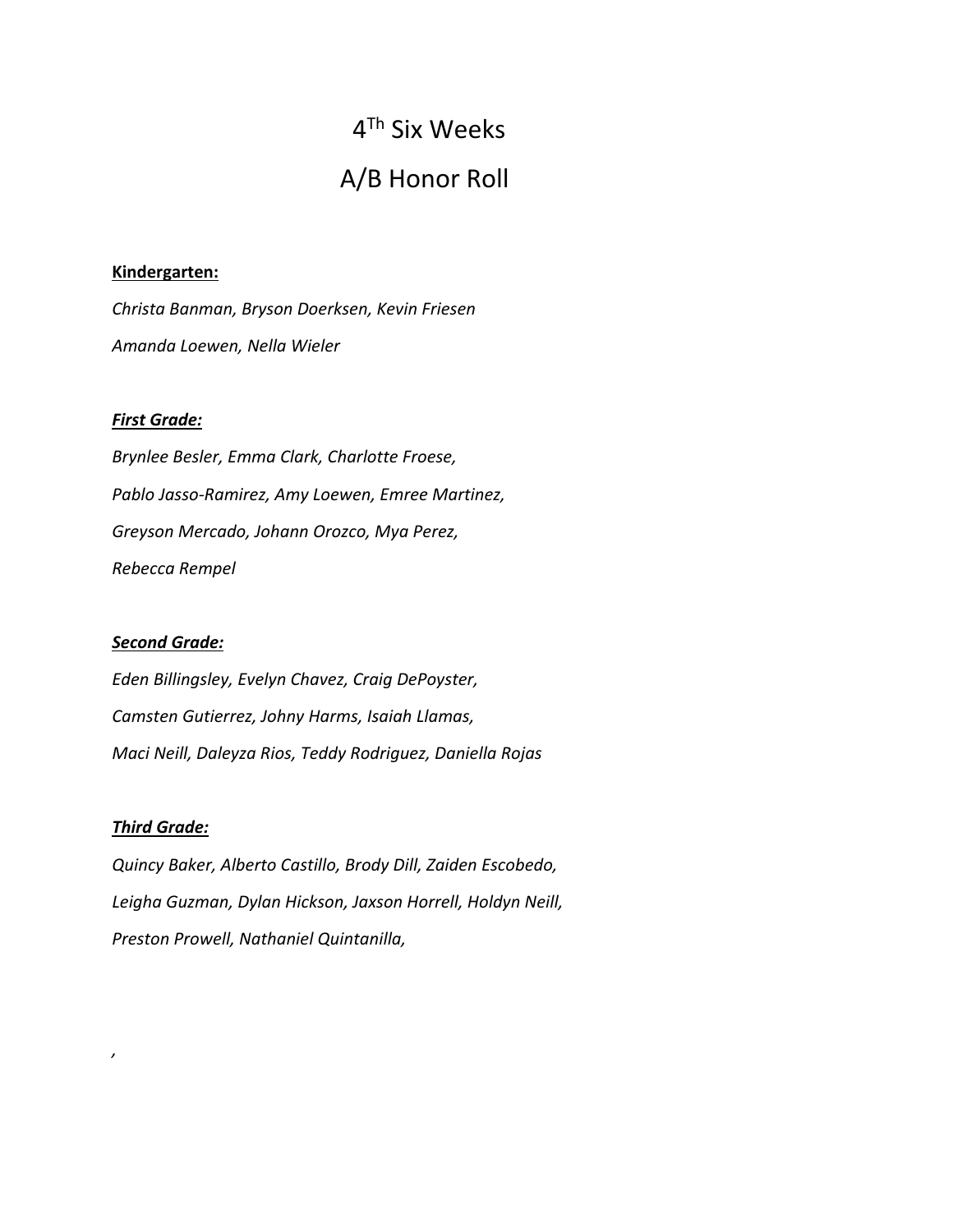### *Fourth Grade:*

*Madden Becker, Ebelyn Castillo, Kross Coleman, Davin Franco, Charli Gutierrez, Jacob Jones, Brock Jordan, Aleigha Liberto, Tenley Martin, Natalee Munnoz, Hailyn Navarro, Sarah Neufeld, Jeffrey Reimer, Kaylee Smith, Brynlee Williams*

#### *Fifth Grade:*

*Luis Cadena, Shaylie Griffiths, Anna Harms, Sophia Martinez, Hudson Prowell, Gabriel Quintanilla, Kiersen Smith, Kale Underwood, Jessica Wiens*

#### *Sixth Grade:*

*Ella Clark, Nathan Espino, Faith Guzman, Graham Hendon, Lisa Hildebrand, Peyton Huston, Martin Loewen, Christopher Munoz*

## *Seventh Grade:*

*Fabian Chavez, Aliyah Depoyster, Brason Dill, Micaela Escobar, Christopher Harp, Aubreye Herrera, Edgar Macias, Alexander Mercado, Emalyn Navarro, Jimmy Wiens, Sayge Wise*

#### *Eighth Grade:*

*Rowann Baker, Mariah Cochran, Elijah DePoyster, Brailee Franco, Aaralyn Herrera, Micah Jones, Logan Laureless, Zachary Munoz, Angel Ramirez- Hernandez,*